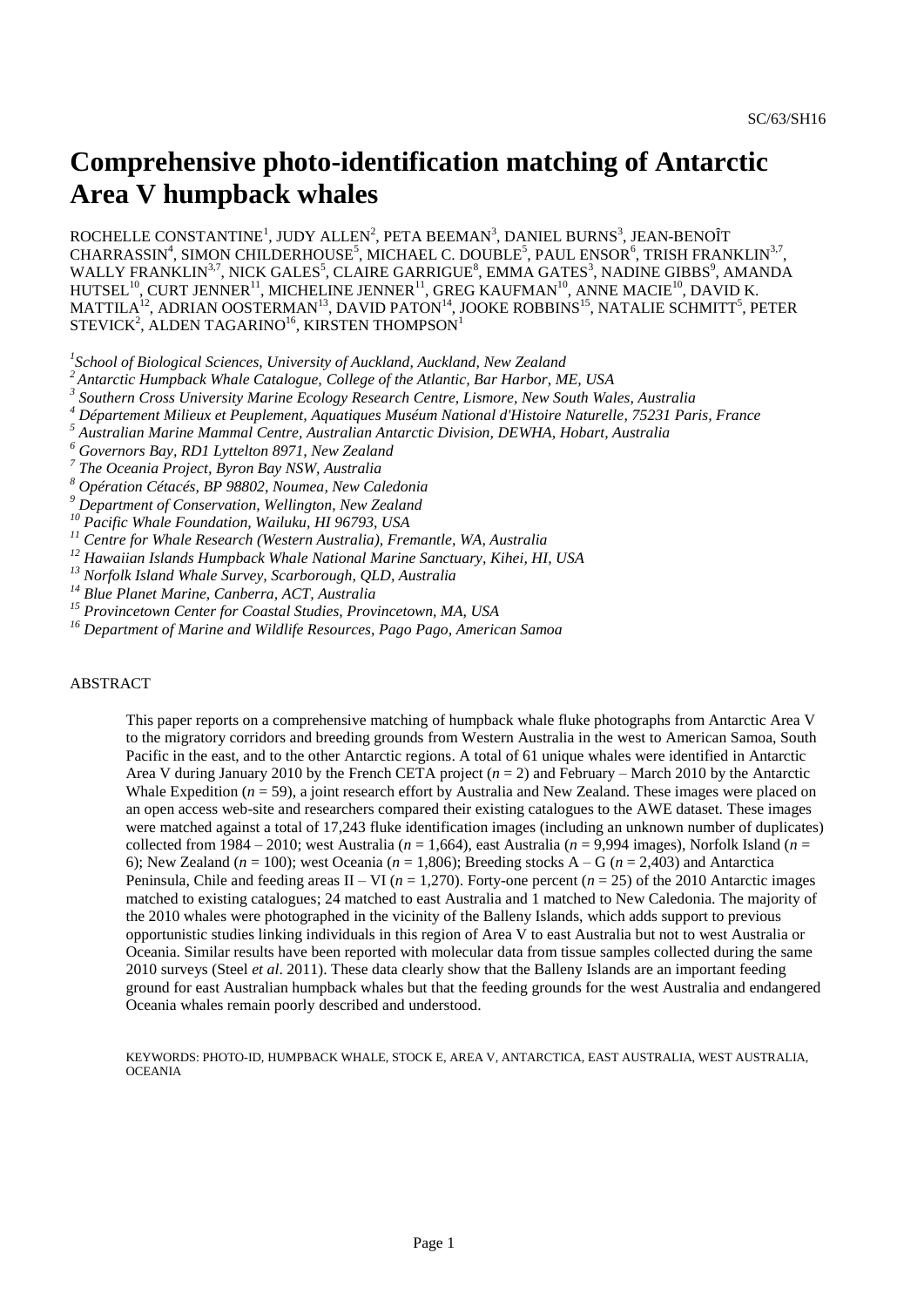## INTRODUCTION

Photo-identification of the unique patterns of pigmentation and nicks along the trailing edge of humpback whale (*Megaptera novaeangliae*) flukes is a well-established method of tracking movements, residency rates and life history of these large migratory animals (Katona *et al*. 1979; Clapham 2000). Considerable effort has been made to establish catalogues of whale flukes throughout the world with northern hemisphere researchers establishing successful collaborative efforts (e.g., YONAH, SPLASH) covering large ocean basins and linking breeding and feeding ground data (Smith *et al*. 1999; Calambokidis *et al*. 2008).

In the southern hemisphere the feeding grounds of humpback whale stocks remain mostly inaccessible, with the possible exception of the Antarctic Peninsula, although this still provides a number of logistical challenges. Therefore, the majority of the southern hemisphere feeding grounds are not surveyed on a regular basis and links between the breeding and feeding grounds remain poorly described and mostly unknown. Historically *Discovery* tags from the whaling era provided information on the movements of individual whales between the IWC feeding Areas IV, V and VI (Chittleborough 1959; Dawbin 1964). More recently photo-ID records and the use of molecular markers have linked whales between their low latitude breeding grounds and high latitude feeding grounds revealing interesting and sometimes unexpected insights into whale movements (Steel *et al*. 2008; Stevick *et al*. 2010; Robbins *et al*. 2011; Franklin *et al*. In Press).

The Antarctic Humpback Whale Catalogue (AHWC) was established to collate fluke images from the Southern Ocean into a single catalogue and has been very successful in encouraging data sharing and making inter-catalogue matches easy (Allen *et al*. In Press). In addition, there have been some significant regional catalogue comparisons from the South Pacific/Oceania region already, including, between breeding grounds within a single ocean basin (e.g., Oceania; Garrigue *et al.* In Press a), and between different breeding sub-stocks of whales (e.g., east Australia (E1) and Oceania (E2, E3 and F); Garrigue *et al.* In Press b). Based on existing evidence (e.g. *Discovery* tag recoveries, catch histories, satellite tagging), it is suspected that Antarctic Area V is an area where different breeding stocks of whales mix during the summer months. Dawbin (1956) reported the Balleny Islands and Ross Sea as likely feeding grounds for whales from the western side of the South Pacific. Previous opportunistic surveys have resulted in six photo-ID matches between Area V to east Australia (E1) but to date there have been no matches outside of this region (Kaufman *et al*. 1990; Rock *et al*. 2006; Franklin *et al*. In Press). Of interest though is the recent report of whales from American Samoa (E3) migrating to Area I; a considerable distance from the closer feeding grounds in Area V or VI (Robbins *et al.* 2011).

Here we briefly describe the results of a large-scale collaborative effort to match fluke photographs collected during the joint Australian-New Zealand 2010 Antarctic Whale Expedition (AWE) in Area V (150ºW to 150ºE) and the first year of the French CETA programme (IPEV 1014 – Cetacés en Terre Adélie) in Area V (140° to 145°E) . The AWE was the first collaborative expedition undertaken as part of the IWC supported Southern Ocean Research Partnership (SORP). These images were matched to humpback whale fluke catalogue holders from the migratory corridors and breeding grounds of west Australia (Breeding Stock D), east Australia (E1), New Zealand (migratory corridor), Oceania (E2 and E3) and the AHWC holdings of Breeding Stocks A-G and feeding Areas I – IV. This work represents the largest ever collection of fluke images from Area V so contributes data to help resolve the gap in knowledge about the breeding ground origins of whales in this region. A companion paper to this one (Steel *et al*. 2011) using molecular markers will also be presented and collectively these reports substantially improve our understanding of humpback whale movements between their breeding and feeding grounds.

### METHODOLOGY

The AWE travelled from Wellington, New Zealand on the *RV Tangaroa* on  $2^{nd}$  February and returned on 15<sup>th</sup> March 2010. The vessel travelled through the IWC Antarctic Area V between 150°W and 150°E spending approximately 30 days south of 60°. During this time, approximately 5,800nm were covered, with a particular focus on areas where whales were reported from previous IDCR/SOWER surveys (Gales 2010). Sightings surveys were maintained for up to 14 hours on each day of the voyage and all cetacean sightings were recorded, including, species identification, GPS coordinates, group size and composition, and if the opportunity arose, photo-ID images were taken from onboard the *RV Tangaroa*. When possible, a small boat was deployed and attempts were made to photo-ID, biopsy and satellite tag whales.

The French CETA programme is undertaken by marine mammal observers collecting cetacean sightings from the French research and resupply vessel *RV L'Astrolabe* as it travels from Hobart, Australia to the French Dumont D'Urville Antarctic base (66°40'S 140° 01'E) in Adélie Land (IWC Area V, 65-66°S and 140-145°E) (Garrigue *et al*. 2010a; Garrigue *et al.* 2010b). The vessel travelled through Area V waters from 10<sup>th</sup> to 22<sup>nd</sup> January 2010 conducting an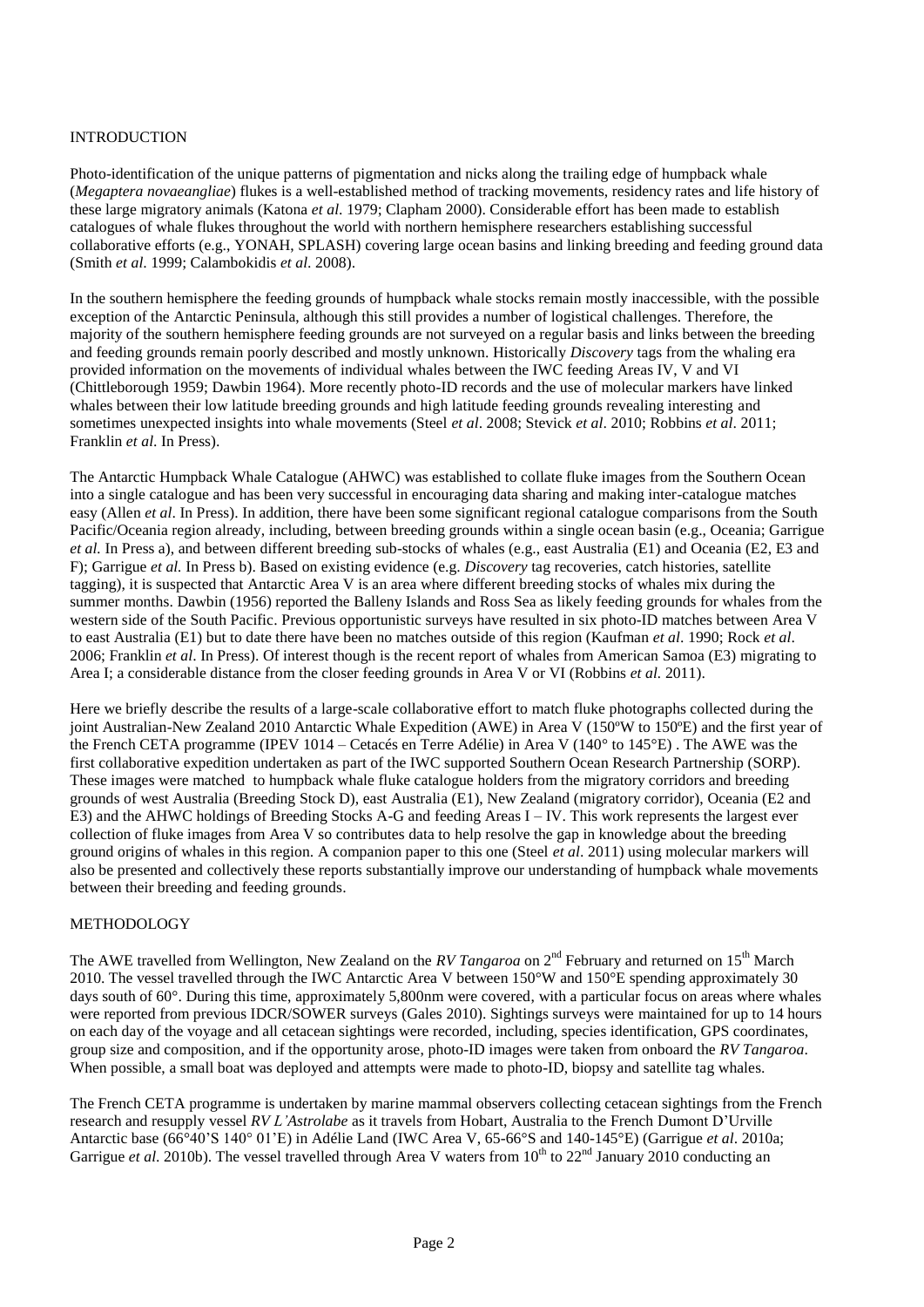oceanographic survey and was used as a ship of opportunity for whale work. The vessel was able to manoeuvre to collect photo-ID and tissue biopsy samples but no small-boat deployments were possible.

Humpback whales were identified from photographs of natural markings on the underside of their flukes (Katona *et al*. 1979). Photographs were sorted by encounter and images of average to excellent quality were included in the AWE online catalogue. These were then made accessible to researchers via a website curated by the Australian Antarctic Division [\(http://www.marinemammals.gov.au/australia-new-zealand-antarctic-whale-expedition\)](http://www.marinemammals.gov.au/australia-new-zealand-antarctic-whale-expedition) and participants agreed to undertake matching of their individual catalogue holdings to the AWE catalogue and report findings back for inclusion in this manuscript. This process was open to all data holders conducting non-lethal research (as one of the objectives of SORP) within the greater region and we made extensive calls for interested parties. Although not all data holders chose to participate, or were able to provide results within the time frame for development of this paper, we are confident that we have broad coverage of the region. All participants held catalogues that had been subjected to a variety of quality control requirements. Each catalogue had been internally reconciled (i.e. an individual only appears once within each catalogue) but many of the catalogues have not been reconciled with each other. The sum of individuals across catalogues almost certainly includes duplicate images of the same individuals and therefore, the total reported here exceeds the actual number of individual whales.

The results from the 11 catalogue holders that undertook matching were then reported back to RC and any matches were double checked. As a result of double-blind checking of the AWE catalogue, two individuals in the original catalogue were identified as having been assigned two different numbers which was corrected in the final reporting.

### RESULTS

A total of 61 individual whales were photo-identified in the AWE and CETA survey areas, 59 from the AWE voyage and 2 from the CETA voyage. Fifty-seven of these whales were photographed in the vicinity of the Balleny Islands; two to the east of the Balleny Islands and two from Adélie Land (Table 1). These 61 individuals were matched to 17,243 images from the areas described in Table 2. Forty-one percent  $(n = 25)$  of the whales matched to catalogues of individuals outside of Antarctica, 24 to east Australia and 1 to New Caledonia (Figure 1; Table 3). The earliest match was to a whale on 10 October 1984 and the most recent was 10 October 2009, both off east Australia. Using a simple presence/absence measure, these 25 whales matched to an average of 1.7 locations (range  $= 1 - 4$ ; Figure 2) with several east Australia catalogues holding images of the same individual whale. Several whales  $(n = 16)$  were sighted more than once and counting each whale once per location per annum there was an average of 2.2 sightings per individual. Including the date that the whale was observed in Antarctica in 2010, there was an average of 6.7 years from the initial sighting of the whale outside Antarctica to their Antarctic sighting.

Of the matched whales there were 9 females, 4 males and 12 individuals of unknown sex. The biopsy samples from 57 individuals on the AWE voyage showed a sex ratio of 29 males: 28 females so even though the sex is not known for all whales in the AWE photo-ID catalogue, this same ratio is likely to apply.

### **DISCUSSION**

This paper provides the largest contribution of humpback whale photo-ID images from the poorly understood feeding grounds in Antarctica Area V. The high number of matches from the AWE catalogue to whales catalogued along the migratory path and breeding grounds of east Australia adds strength to previous reports (Kaufman *et al*. 1990; Rock *et al*. 2006; Franklin *et al*. In Press) that the Balleny Islands are an important feeding ground for east Australian humpback whales.

There was only one match to New Caledonia (of a whale photographed near the western edge of Area V) and no matches to west Australia, the other islands of Oceania or the migratory corridors of New Zealand and Norfolk Island. Matches to the latter two might have been expected given the proximity of these regions to the study area and the large catalogues from each of these regions. Just under half of the catalogued whales outside of the AWE catalogue were from areas other than east Australia and the lack of matches to these locations adds weight to the importance of the Balleny Islands as a feeding ground for east Australia humpbacks. There were no matches to almost 1,300 catalogued humpback whales from the other feeding grounds and southern migratory corridors (e.g. Chile) of Antarctica but it should be noted that the majority of those individuals are from the well surveyed Antarctica Peninsula region in Area I (~5,000 kilometres away from the Balleny Islands where most of the AWE whales were identified). There were few fluke identifications from Areas IV ( $n = 108$ ) and VI ( $n = 7$ ) to the west and east of Area V, and with Area VI as a likely feeding ground for the endangered Oceania whales, further data should be collected from this region of the Southern Ocean. The results from matching genotype data collected from tissue samples during the AWE voyage show similar results to those reported here, with only one match to New Zealand and all other matches (*n* = 6) to east Australia (Steel *et al.* 2011).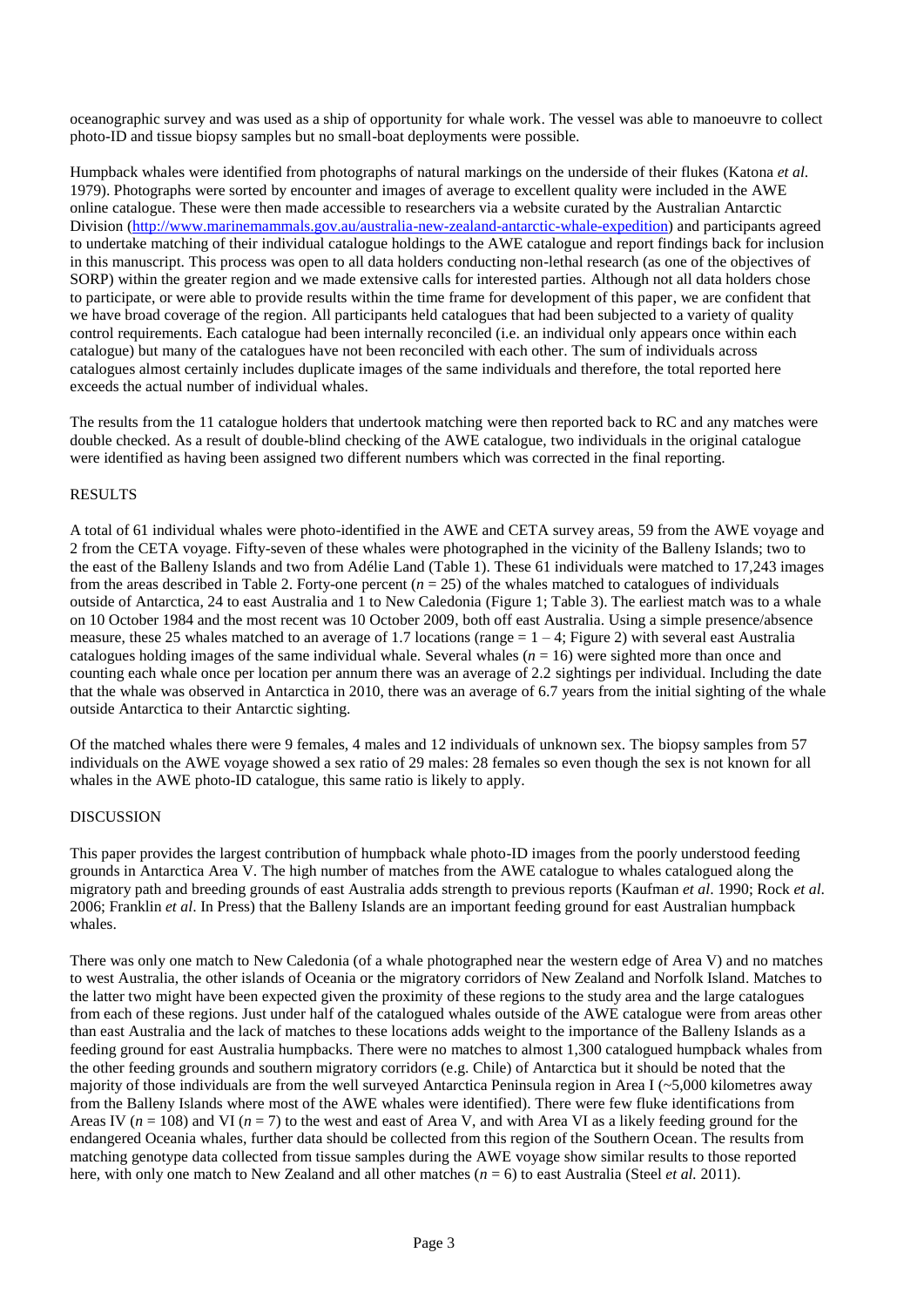Whilst data on the exact feeding grounds of the Australian and Oceania humpback stocks remain unknown, there are an increasing number of links between the breeding and feeding grounds being reported (e.g. Hauser *et al*. 2010). Gales *et al.* (2009) showed humpbacks primarily moving south or south-east of Australia and a similar pattern was suggested for the early part of the southern migration of whales from New Caledonia (Garrigue *et al*. 2010c, Garrigue et *al.* 2011). Movements of two whales have recently been reported from American Samoa to Antarctica Area I, including the longest return migration ever reported (Robbins *et al*. 2011). Similar long-range movements have been reported for other southern hemisphere humpbacks (Stevick *et al*. 2010) which is not surprising as the Southern Ocean is mostly free of large land-masses that limit ocean basin movements in the northern hemisphere. With recent advances in satellite telemetry, continuation of the SORP and CETA projects, and large-scale comparative matching efforts as reported in this paper, other long-distance movements are likely to be reported in the future (e.g., Kaufman *et al*., 2011).

### ACKNOWLEDGEMENTS

Many thanks to the Australian and New Zealand governments for funding the AWE voyage including excellent support from the Australian Antarctic Division (AAD) and National Institute for Water and Atmospheric research (NIWA) logistics staff and *RV Tangaroa* crew. The CETA program is supported by IPEV (the French Polar Institute), the French Ministry of Ecology and Sustainable Development (MEDDTL), the Muséum National d'Histoire Naturelle (MNHN), Opération Cétacés and Université de La Rochelle. Many thanks to Todd Dennis, University of Auckland, for creating the location map, and to Debbie Steel, Oregon State University, for reviewing this paper. Thank you to all the people who have financially supported our research and contributed to the thousands of photo-ID images that were used as part of this study.

#### REFERENCES

- Allen, J., Carlson, C.A. and Stevick, P.T. (In Press) The Antarctic Humpback Whale Catalogue: Description and Summary. *J. Cetacean Res. Manage.*
- Calambokidis, J., Falcone, E.A., Quinn, T.J., Burdin, A.M., Clapham, P.J., Ford, J.K.B., Gabriele, C.M., LeDuc, R., Mattila, D., Rojas-Bracho, L., Straley, J.M., Taylor, B.L., Urban R, J., Weller, D., Witteveen, B.H., Yamaguchi, M., Bendlin, A., Camacho, D., Flynn, K., Havron, A., Huggins, J. and Maloney, N. (2008) SPLASH: Structure of Populations, Levels of Abundance and Status of Humpback Whales in the North Pacific. U.S. Dept. of Commerce, Western Administrative Center, Seattle, Washington.

Chittleborough, R.G. (1959) Australian marking of humpback whales. *Norsk Hvalfangst Tidende 48*: 47-55.

- Clapham, P. (2000) The humpback whales. pp 173-196. *In*: J. Mann, R.C. Connor, P.L. Tyack and H. Whitehead (eds.) *Cetacean Societies*, The University of Chicago Press, Chicago.
- Dawbin, W.H. (1964) Movements of whales marked in the south west Pacific Ocean 1952 to 1962. *Norsk Hvalfangst Tidende 53*:68-78
- Franklin, T., Smith, F., Gibbs, N., Childerhouse, S., Burns, D., Paton D., Franklin, W., Baker, C.S. and Clapham, P. (In Press) Migratory movements of humpback whales (*Megaptera novaeangliae*) between eastern Australia and the Balleny Islands, Antarctica, confirmed by photo-identification. *J. Cetacean Res. Manage.*
- Gales, N. (2010) Antarctic Whale Expedition: Preliminary science field report and summary. Unpublished Report, Australia Marine Mammal Centre, Australian Antarctic Division, Hobart, Australia. 21 pp.
- Gales, N., Double, M., Robinson, S., Jenner, C., Jenner, M., King, E., Gedamke, J., Paton, D. and Raymond, B. (2009) Satellite tracking of southbound East Australian humpback whales (*Megaptera novaeangliae*): challenging the feast or famine model for migrating whales*. Paper SC61/SH/17 presented to the IWC Scientific Committee 2009*. [Available from the office of this Journal]
- Garrigue, C., Constantine, R., Poole, M., Hauser, N., Clapham, P., Donoghue, M., Russell, K., Paton, D., Mattila, D.K., Robbins, J. And Baker, C.S. (In Press a) Movement of individual humpback whales between wintering grounds of Oceania (South Pacific), 1999 to 2004. *J. Cetacean Res. Manage.*
- Garrigue, C., Franklin, T., Constantine, R., Russell, K., Burns, D., Poole, M., Paton, D., Hauser, N., Oremus, M., Childerhouse, S., Mattila, D., Gibbs, N., Franklin, W., Robbins, J., Clapham, P. and Baker, C.S. (In Press b) First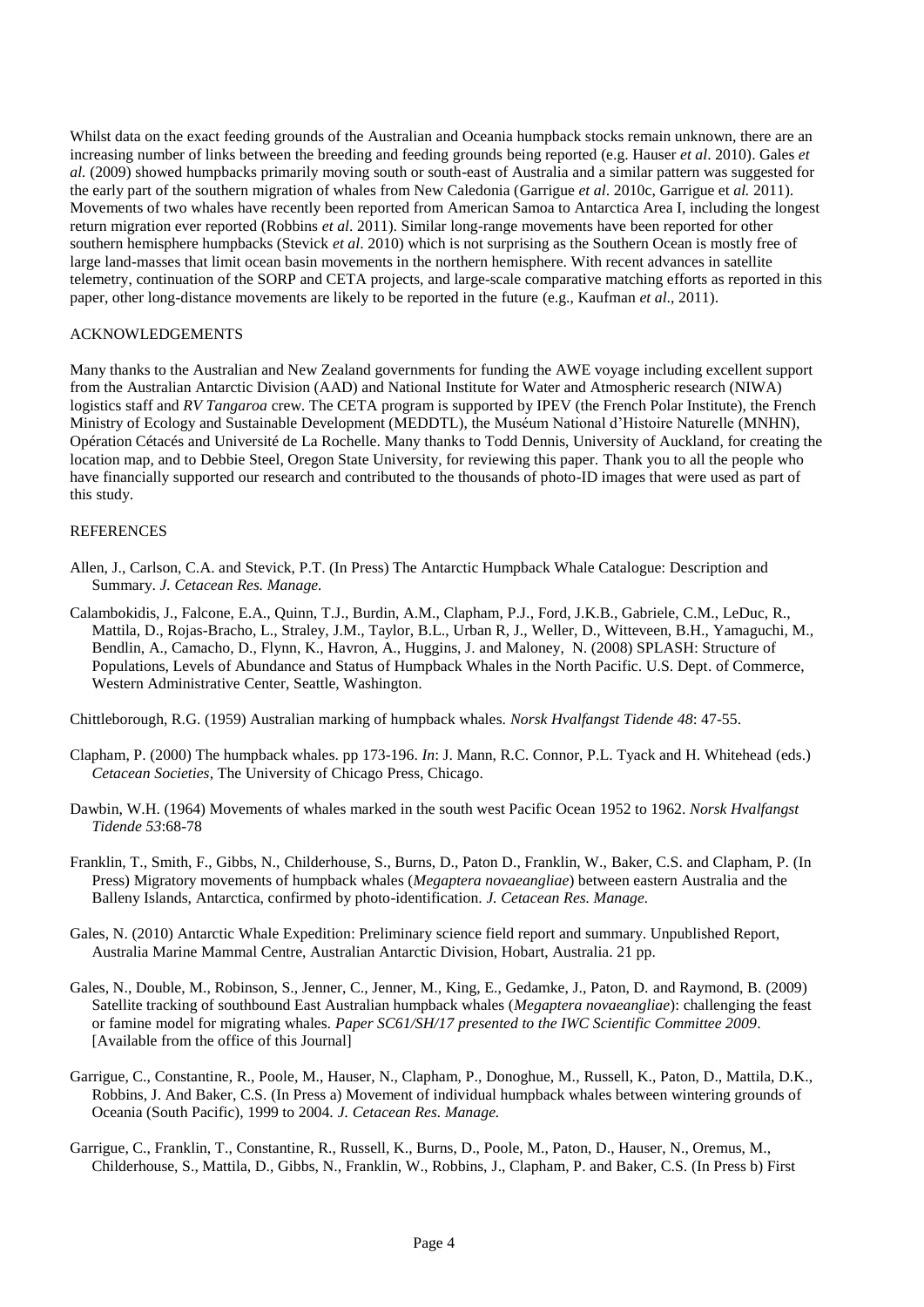assessment of interchange of humpback whales between Oceania and the east coast of Australia. *J. Cetacean Res. Manage.*

- Garrigue C., Peltier H., Ridoux V. and Charrassin J.-B. (2010a) Rapport du programme CETA: Cetacés en Terre Adélie *Programme IPEV 1014.*
- Garrigue C., Peltier H., Ridoux V., Franklin T. and Charrassin J.-B. (2010b) CETA: a new cetacean observation program in East Antarctica. *Paper SC/62/SH3 presented to the IWC Scientific Committee 2010*. [Available from the office of this Journal]
- Garrigue, C., Zerbini, A.N., Geyer, Y., Heide-Jørgensen, M.-P., Hanaoka, W and Clapham, P. (2010c) Movements of satellite-monitored humpback whales from New Caledonia. *J. Mammal. 9(1): 109-115*
- Hauser, N., Zerbini, A.N., Geyer, Y., Heide-Jørgensen, M.-P. and Clapham, P. (2010) Movements of satellite-monitored humpback whales, *Megaptera novaeangliae*, from the Cook Islands. *Mar. Mamm. Science 26(3): 679-685*
- Garrigue, C., Clapham, P., Gales, N., Geyer, Y., Oremus, M. and Zerbini, A. (2011) Oceanic seamounts: a new humpback whale (*Megaptera novaeangliae*) habitat discovered using satellite tagging. Fourth International Symposium on Bio-logging, 14-18 March 2011, Tasmania, Australia. [available from [http://www.cmar.csiro.au/biologging4/documents/O5.14\\_Garrigue.pdf\]](http://www.cmar.csiro.au/biologging4/documents/O5.14_Garrigue.pdf)
- Katona, S., Baxter, B., Brazier, O., Kraus, S., Perkins, J. and Whitehead, H. (1979) Identification of humpback whales by fluke photographs. pp 33-44. *In*: H.E. Winn and B.L. Olla (eds.) *Behavior of Marine Animals*, Vol. Vol. 3. Plenum Press, New York.
- Kaufman, G.D., Osmond, M.G., Ward, A.J. and Forestell, P.H. (1990) Photographic documentation of the migratory movement of humpback whale (*Megaptera novaeangliae*) between east Australia and Antarctic Area V. *Report of the International Whaling Commission Special Issue* 12: 265-267. [Available from the office of this Journal]
- Kaufman, G., Coughran, D., Allen. J.M., Burns, D., Burton, C., Castro, C., Childerhouse, S., Constantine, S., Franklin, T., Franklin, W., Forestell, P., Gales, R., Garrigue, C., Gibbs, N., Jenner, C., Paton, D., Noad, M., Robbins, J., Slooten, E., Smith, F. and Stevick, P. (2011) Photographic evidence of interchange between East Australia (BS E-1) and West Australia (BS-D) breeding populations. *Paper SC/63/SH11 presented to the IWC Scientific Committee, 2011*. [Available from the office of this Journal]
- Robbins, J., Dalla Rosa, L., Allen, J.M., Matilla, D.K., Secchi, E.R., Friedlaender, A.S., Stevick, P.T., Nowacek, D.P. and Steel, D. (2011) Return movement of a humpback whale between the Antarctic Peninsula and American Samoa: a seasonal migration record. *Endang. Species Res.13: 117-121*
- Rock, J., Pastene, L.A., Kaufman, G., Forestell, P., Matsuoka, K. and Allen, J. (2006) A note on East Australia Group V Stock humpback whale movement between feeding and breeding areas based on photo-identification. *J. Cetacean Res. Manage. 8(3):301–305.*
- Steel, D., Garrigue, C., Poole, M., Hauser, N., Olavarría, C., Flórez-González, L., Constantine, R., Caballero, S., Thiele, D.,Paton, D., Clapham, P., Donoghue, M. and Baker, C.S. (2008) Migratory connections between humpback whales from SouthPacific breeding grounds and Antarctic feeding areas demonstrated by genotype. *Paper SC/60/SH13 presented to the IWC Scientific Committee, 2008.* [Available from the office of this Journal]
- Steel, D., Anderson, M., Schmitt, N., Burns, D., Constantine, R., Franklin, W., Franklin, T., Garrigue, C., Gibbs, N., Hauser, N., Olavarria, C., Paton, D., Poole, M., Robbins, J., Ward, J., Double, M., Harrison, P., Baverstock, P. and Baker, C.S. (2011) Genotype matching of humpback whales from the 2010 Australia/New Zealand Antarctic Whale Expedition (Area V) to the South Pacific. *Paper SC/63/SH10 presented to the IWC Scientific Committee, 2011.* [Available from the office of this Journal]
- Stevick, P.T., Neves, M.C., Johansen, F., Engel, M.H., Allen, J., Marcondes, M.C.C. and Carlson, C. (2010) A quarter of a world away: female humpback whale moves 10000km between breeding areas. *Biol. Letters* doi:10.1098/rsbl.2010.0717
- Smith, T.D., Allen, J., Clapham, P.J., Hammond, P.S., Katona, S., Larsen, F., Lien, J., Mattila, D., Palsbøll, P., Sigurjónsson, J., Stevick, P.S. and Øien, N. (1999) An ocean-basin-wide mark-recapture study of the North Atlantic humpback whale (*Megaptera novaeangliae*). *Mar. Mamm. Science 15(1): 1-32*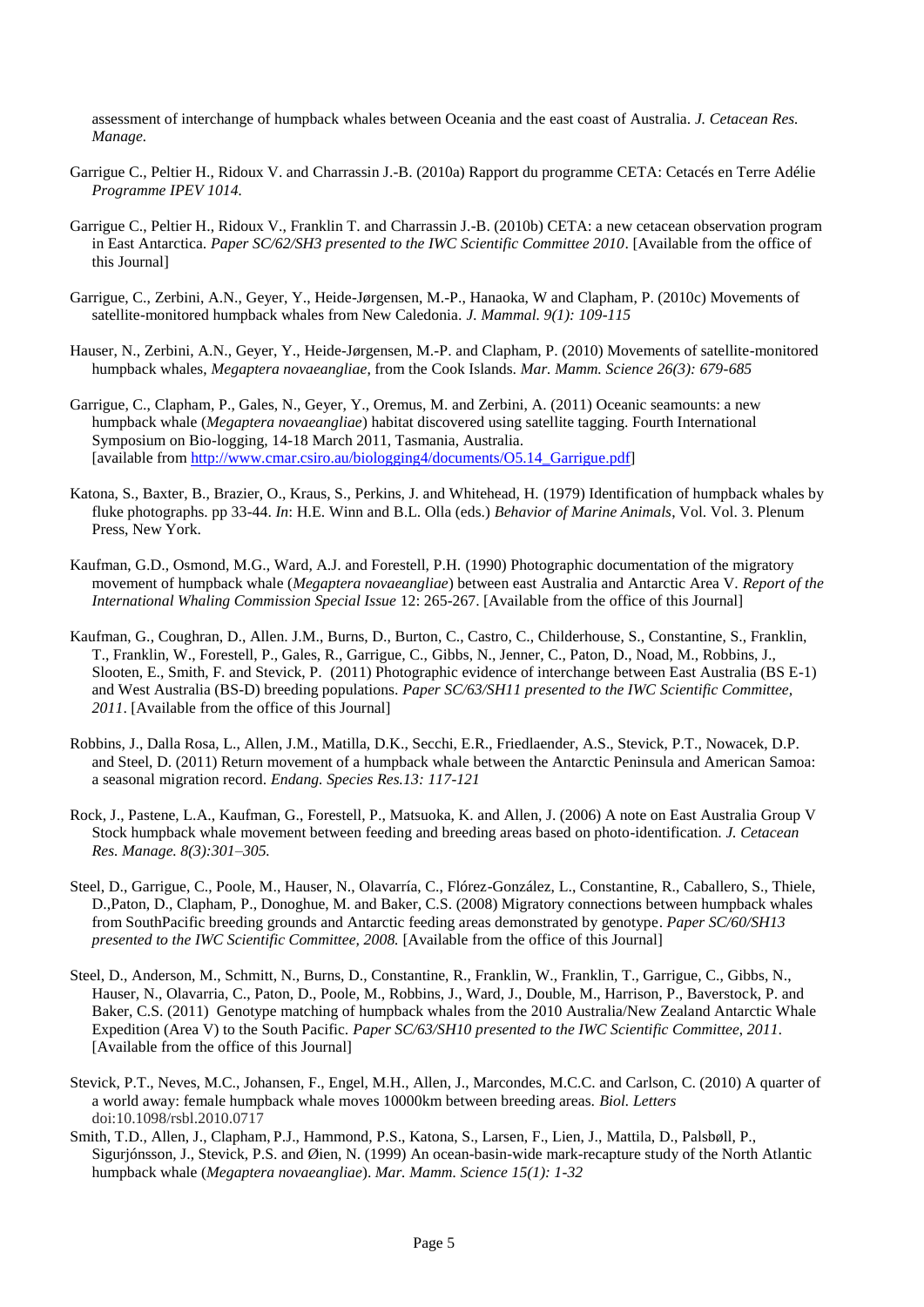| Catalogue        |                |                        |                |
|------------------|----------------|------------------------|----------------|
| number           | Date           | Latitude $(^{\circ}S)$ | Longitude (°E) |
| AWE1             | 12-Feb-10      | 69.16489               | 166.89817      |
| AWE <sub>2</sub> | 13-Feb-10      | 69.685                 | 176.1402       |
| AWE3             | 21-Feb-10      | 66.9065                | 163.0568       |
| AWE4             | 21-Feb-10      | 66.9319                | 163.799        |
| AWE5             | 21-Feb-10      | 66.9319                | 163.799        |
| AWE <sub>6</sub> | 21-Feb-10      | 66.9319                | 163.799        |
| AWE7             | 21-Feb-10      | 66.9408                | 164.3204       |
| AWE8             | 21-Feb-10      | 66.9408                | 164.3204       |
| AWE9             | 21-Feb-10      | 66.8858                | 164.182        |
| AWE10            | 21-Feb-10      | 67.013                 | 163.6745       |
| AWE11            | 21-Feb-10      | 66.9447                | 163.6953       |
| AWE12            | 21-Feb-10      | 66.9365                | 163.69         |
| AWE13            | 21-Feb-10      | 66.9365                | 163.69         |
| AWE14            | 21-Feb-10      | 66.9365                | 163.69         |
| AWE15            | 21-Feb-10      | 66.899                 | 164.0757       |
| AWE16            | 21-Feb-10      | 66.8926                | 164.2757       |
| AWE17            | 22-Feb-10      | 66.8694                | 163.6245       |
| AWE18            | 22-Feb-10      | 66.8967                | 162.8515       |
| AWE19            | 22-Feb-10      | 66.5922                | 163.5413       |
| AWE20            | 27-Feb-10      | 66.9984                | 164.9019       |
| AWE21            | 28-Feb-10      | 67.1115                | 169.2829       |
| AWE22            | 28-Feb-10      | 67.5458                | 168.4474       |
| AWE23            | 28-Feb-10      | 67.5458                | 168.4474       |
| AWE24            | $1-Mar-10$     | 67.8806                | 166.7805       |
| AWE25            | $1-Mar-10$     | 67.9456                | 166.6941       |
| AWE26            | $1-Mar-10$     | 67.9716                | 166.732        |
| AWE27            | $1-Mar-10$     | 68.0954                | 167.1461       |
| AWE28            | $1-Mar-10$     | 68.0991                | 167.1212       |
| AWE29            | $1-Mar-10$     | 68.0991                | 167.1212       |
| AWE30            | $1-Mar-10$     | 68.1159                | 167.0272       |
| AWE32            | $1-Mar-10$     | 68.1784                | 167.1304       |
| AWE33            | $1-Mar-10$     | 68.1784                | 167.1304       |
| AWE34            | $2-Mar-10$     | 67.5075                | 164.2858       |
| AWE35            | $2-Mar-10$     | 67.5075                | 164.2858       |
| AWE36            | $2-Mar-10$     | 67.5088                | 164.23         |
| AWE37            | $5-Mar-10$     | 69.2755                | 166.1918       |
| AWE38            | $5-Mar-10$     | 69.2755                | 166.1918       |
| AWE39            | $5-Mar-10$     | 69.2834                | 166.2504       |
| AWE40            | $6-Mar-10$     | 69.2175                | 166.2056       |
| AWE41            | $6-Mar-10$     | 69.2146                | 166.2104       |
| AWE42            | $6-Mar-10$     | 69.2146                | 166.2104       |
| AWE43            | $6$ -Mar- $10$ | 69.2146                | 166.2104       |

Table 1. Summary of photo-ID catalogue numbers, date and location for humpback whales from the AWE  $(n = 59)$ and CETA (*n* = 2; AWE 62 & 63) voyages.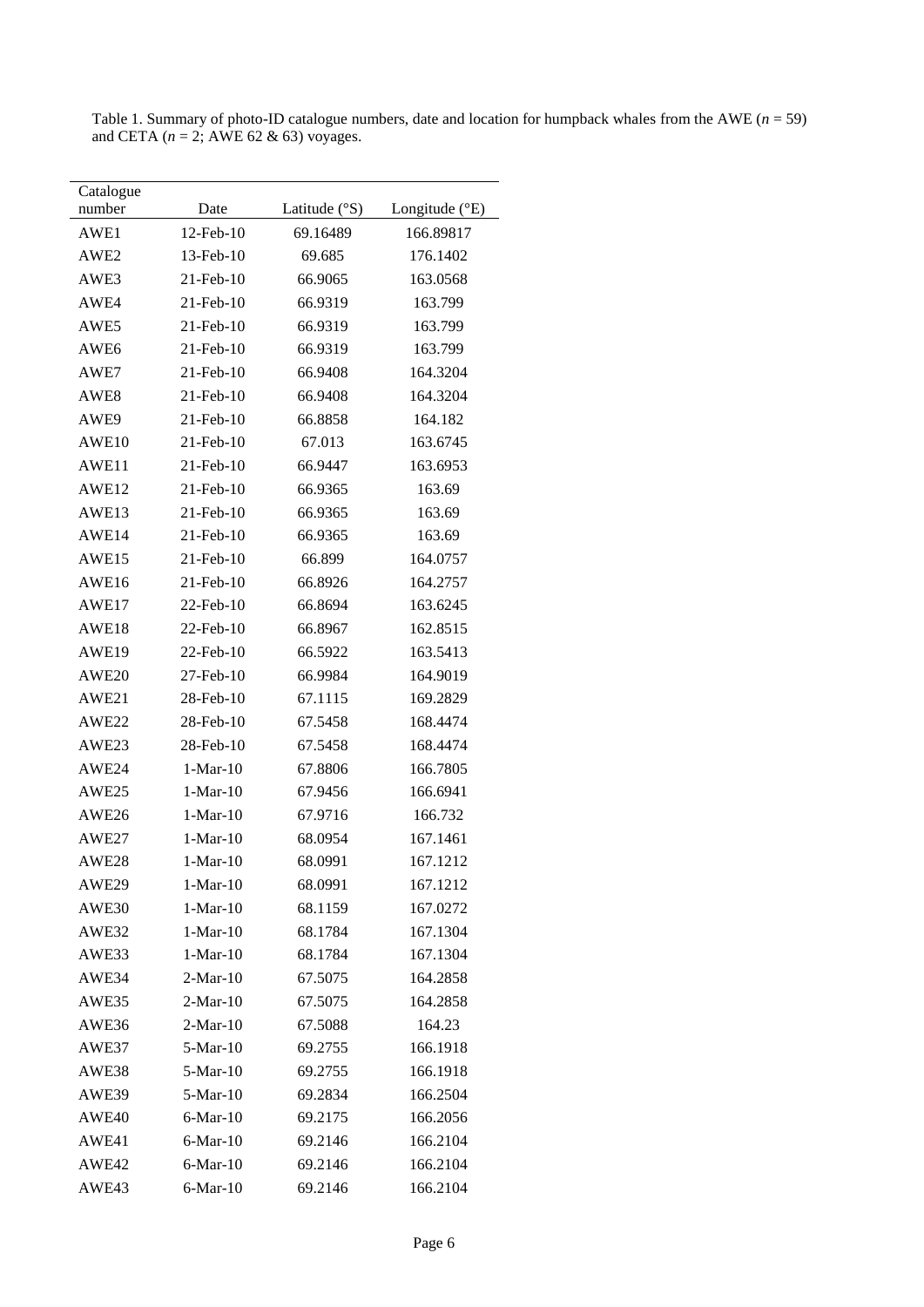| AWE45             | $6-Mar-10$      | 69.2146 | 166.2104 |
|-------------------|-----------------|---------|----------|
| AWE46             | $7-Mar-10$      | 69.1517 | 166.5847 |
| AWE47             | $7-Mar-10$      | 69.158  | 166.5519 |
| AWE48             | $7-Mar-10$      | 69.158  | 166.5623 |
| AWE49             | $7-Mar-10$      | 69.1533 | 166.5808 |
| AWE50             | $7-Mar-10$      | 69.0664 | 166.5754 |
| AWE51             | $7-Mar-10$      | 68.8859 | 166.8441 |
| AWE52             | $7-Mar-10$      | 68.8859 | 166.8441 |
| AWE53             | $7-Mar-10$      | 68.8857 | 166.8424 |
| AWE54             | $7-Mar-10$      | 68.8857 | 166.8424 |
| AWE55             | $7-Mar-10$      | 68.8857 | 166.8424 |
| AWE56             | $7-Mar-10$      | 68.8859 | 166.8441 |
| AWE57             | $7-Mar-10$      | 68.8297 | 166.9798 |
| AWE58             | $8-Mar-10$      | 66.8287 | 163.7018 |
| AWE59             | $8-Mar-10$      | 66.7506 | 163.7778 |
| AWE <sub>60</sub> | $8-Mar-10$      | 66.812  | 163.5108 |
| AWE61             | $8-Mar-10$      | 66.8239 | 163.6513 |
| AWE <sub>62</sub> | $16$ -Jan- $10$ | 66.6674 | 143.5029 |
| AWE63             | $16$ -Jan- $10$ | 66.6674 | 143.5029 |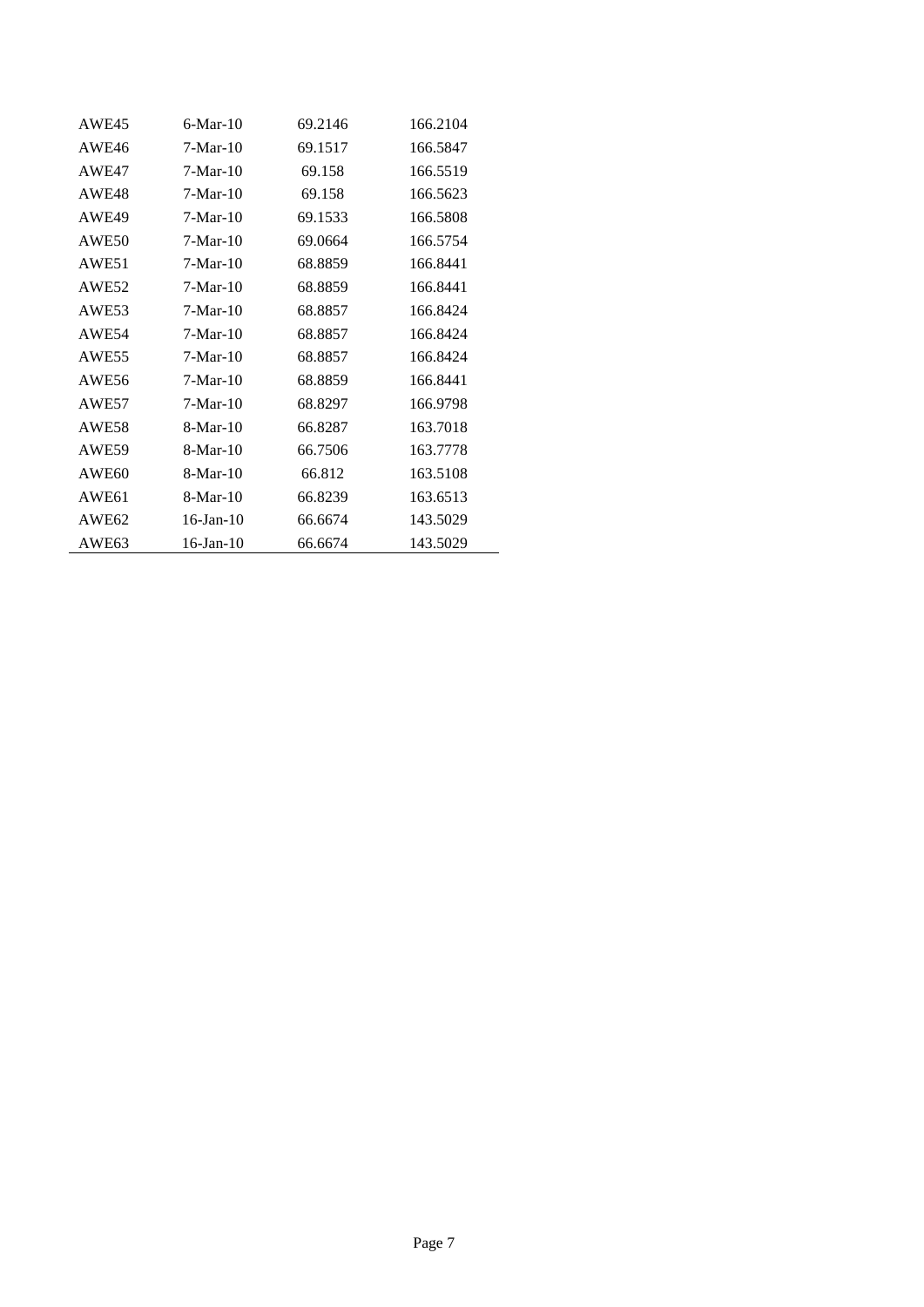| Location                                              | Breakdown | Total       |
|-------------------------------------------------------|-----------|-------------|
| West Australia (CJ, MJ)                               |           | 1,664       |
| East Australia                                        |           | 9,994       |
| Ballina/Byron (DB, PB, DP)                            | 1,633     |             |
| Hervey Bay (TF, WF)                                   | 2,593     |             |
| East coast (Port Douglas - Eden) (GK)                 | 5,601     |             |
| Gold Coast (PB)                                       | 167       |             |
| AHWC Breeding (JA, PS)                                |           | 2,403       |
| Breeding stock A                                      | 887       |             |
| Breeding stock B                                      | 88        |             |
| Breeding stock C                                      | 225       |             |
| Breeding stock D                                      | 242       |             |
| Breeding stock E                                      | 159       |             |
| Breeding stock E1                                     | 27        |             |
| Breeding stock E3                                     | 18        |             |
| Breeding stock F                                      | 4         |             |
| Breeding stock G                                      | 753       |             |
| AHWC Feeding (JA, PS)                                 |           | 1,270       |
| Antarctic Peninsula                                   | 910       |             |
| Chile                                                 | 73        |             |
| Feeding area II (e of $45^{\circ}$ W to $0^{\circ}$ ) | 18        |             |
| Feeding area III                                      | 117       |             |
| Feeding area IV                                       | 108       |             |
| Feeding area V                                        | 37        |             |
| Feeding area VI                                       | 7         |             |
| New Zealand (NG)                                      |           | 100         |
| Norfolk Island (AO)                                   |           | 6           |
| New Caledonia (CG)                                    |           | 645         |
| Vanuatu (CG)                                          |           | 6           |
| Fiji (DP)                                             |           | 13          |
| Tonga (RC)                                            |           | 923         |
| Niue (RC)                                             |           | $\,$ 8 $\,$ |
| American Samoa (DKM, JR)                              |           | 211         |
| <b>OVERALL TOTAL</b>                                  |           | 17,243      |

Table 2. Summary of the catalogue sizes represented for the different regions, broken into sub-regions as appropriate. The catalogue curators' initials from the author list are in brackets after each location.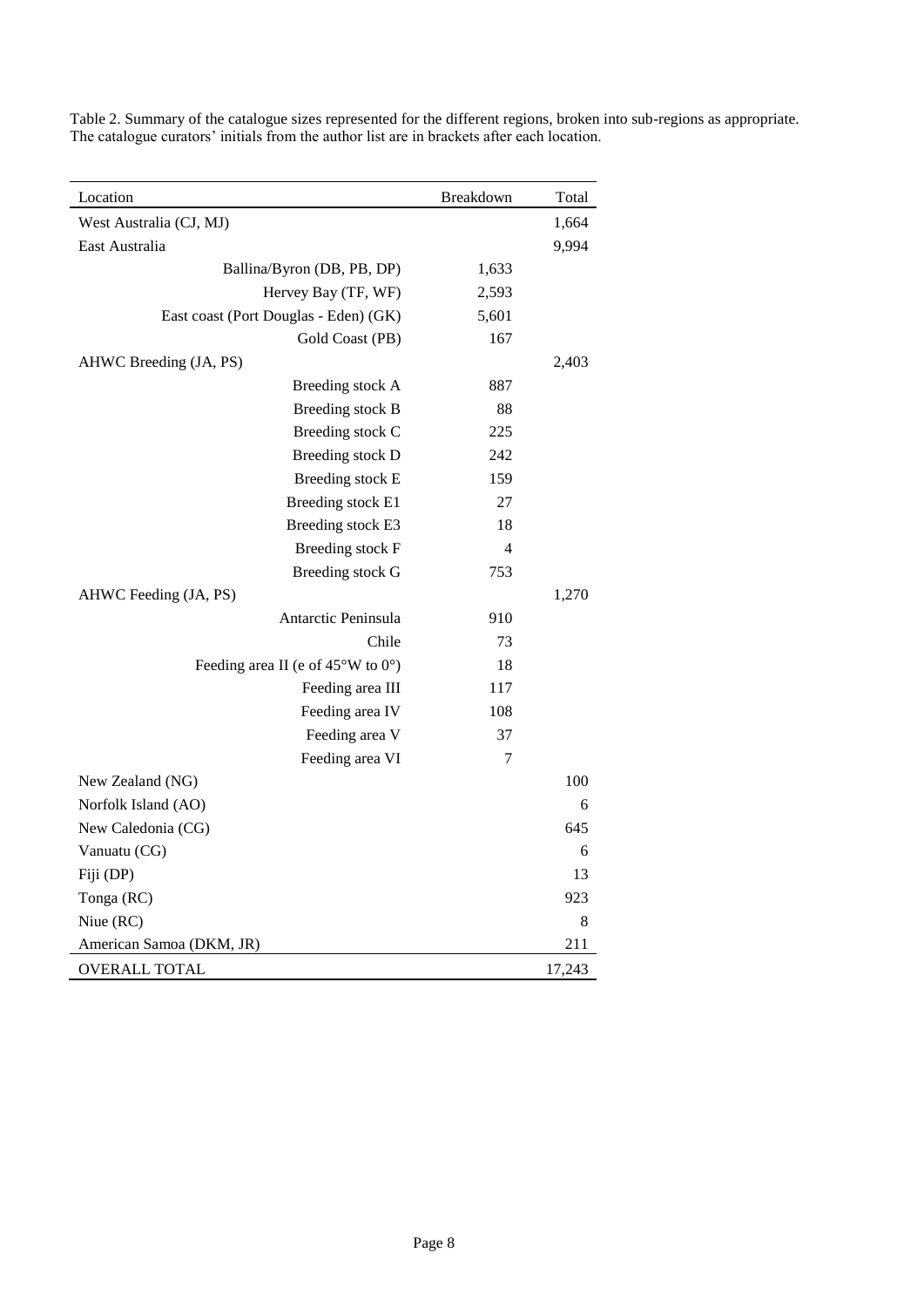| Catalogue         |                           |                         |                                    |
|-------------------|---------------------------|-------------------------|------------------------------------|
| number            | Sex                       | Location                | Years                              |
| AWE5              | U                         | EA (DB, GK)             | 2005; 2006                         |
| AWE <sub>6</sub>  | U                         | $EA$ (PB)               | 2009                               |
| AWE7              | ${\bf F}$                 | EA (TF, WF)             | 2001; 2003                         |
| AWE9              | $\mathbf U$               | EA (DP, TF, WF, GK, PB) | 2005; 2007; 2008                   |
| AWE <sub>12</sub> | U                         | $EA$ (DP)               | 2001                               |
| AWE15             | F                         | EA (TF, WF, DP)         | 1997; 1998; 2001; 2002; 2003       |
| AWE18             | M                         | EA (JA, PS, GK)         | 2005                               |
| AWE24             | $\boldsymbol{\mathrm{F}}$ | EA (DB, TF, WF)         | 2004; 2008                         |
| AWE26             | M                         | NC (CG)                 | 2007                               |
| AWE29             | U                         | EA (TF, WF, DP, GK)     | 2000; 2001; 2002; 2004; 2007       |
| AWE30             | $\mathbf F$               | EA (TF, WF, DB)         | 2002; 2003; 2004; 2005; 2006; 2008 |
| AWE33             | U                         | EA (TF, WF, GK)         | 2003; 2004; 2009                   |
| AWE35             | M                         | EA(GK)                  | 2007                               |
| AWE38             | $\mathbf U$               | EA (TF, WF, DB, GK)     | 2003; 2006                         |
| AWE42             | U                         | EA (TF, WF, GK)         | 1999; 2005                         |
| AWE45             | $\boldsymbol{\mathrm{F}}$ | EA(GK)                  | 2008                               |
| AWE47             | U                         | EA(GK)                  | 2007                               |
| AWE53             | U                         | $EA$ ( $DB$ )           | 2003                               |
| AWE54             | ${\bf F}$                 | EA (TF, WF)             | 2002                               |
| AWE55             | U                         | $EA$ (DP, DB)           | 2000; 2003; 2004                   |
| AWE56             | $\boldsymbol{\mathrm{F}}$ | EA(GK, DP)              | 1984; 1985; 1997; 1999; 2005       |
| AWE59             | M                         | $EA$ (DP)               | 2005                               |
| AWE <sub>60</sub> | $\boldsymbol{\mathrm{F}}$ | EA (GK, DB)             | 1998; 2004                         |
| AWE61             | $\mathbf U$               | EA(GK)                  | 2007; 2008                         |
| AWE <sub>63</sub> | $\boldsymbol{\mathrm{F}}$ | EA (TF, WF, GK)         | 2002; 2008                         |

Table 3. All AWE/CETA whale matches (*n* = 25) to other regions. EA = east Australia; NC = New Caledonia. The catalogue curators' initials from the author list are in brackets after each location. Where known, the sexes of matched whales are reported. The year(s) of the matches are reported, with only a single report for each year.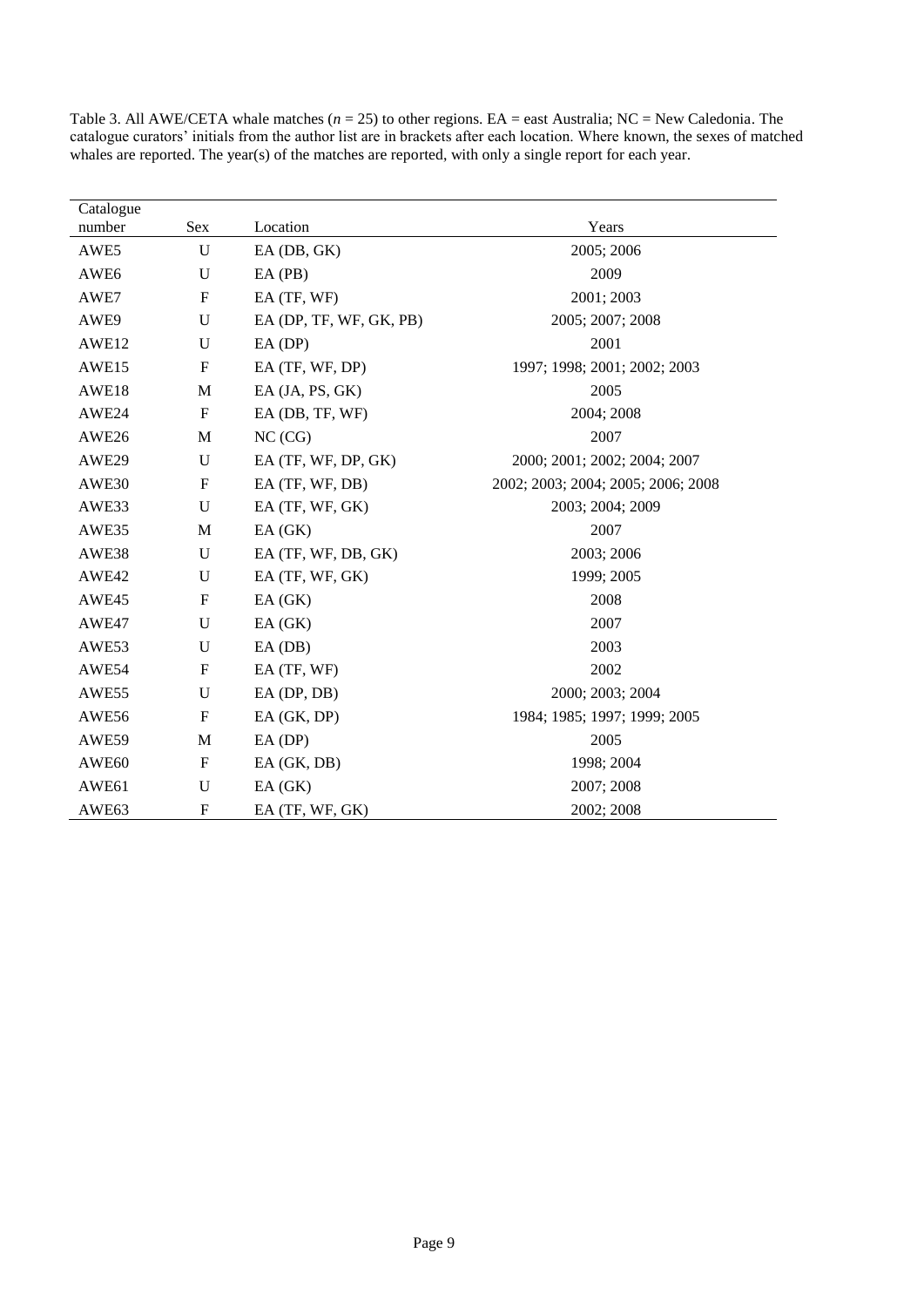

Figure 1. Map showing the Antarctic location of the 25 photo-identified AWE whales that matched to other catalogues and the corresponding location on the east Australia coast and/or New Caledonia. Whales are noted in each location sighted, with one record per location. The insert boxes highlight the Balleny Islands and Ballina – Hervey Bay.